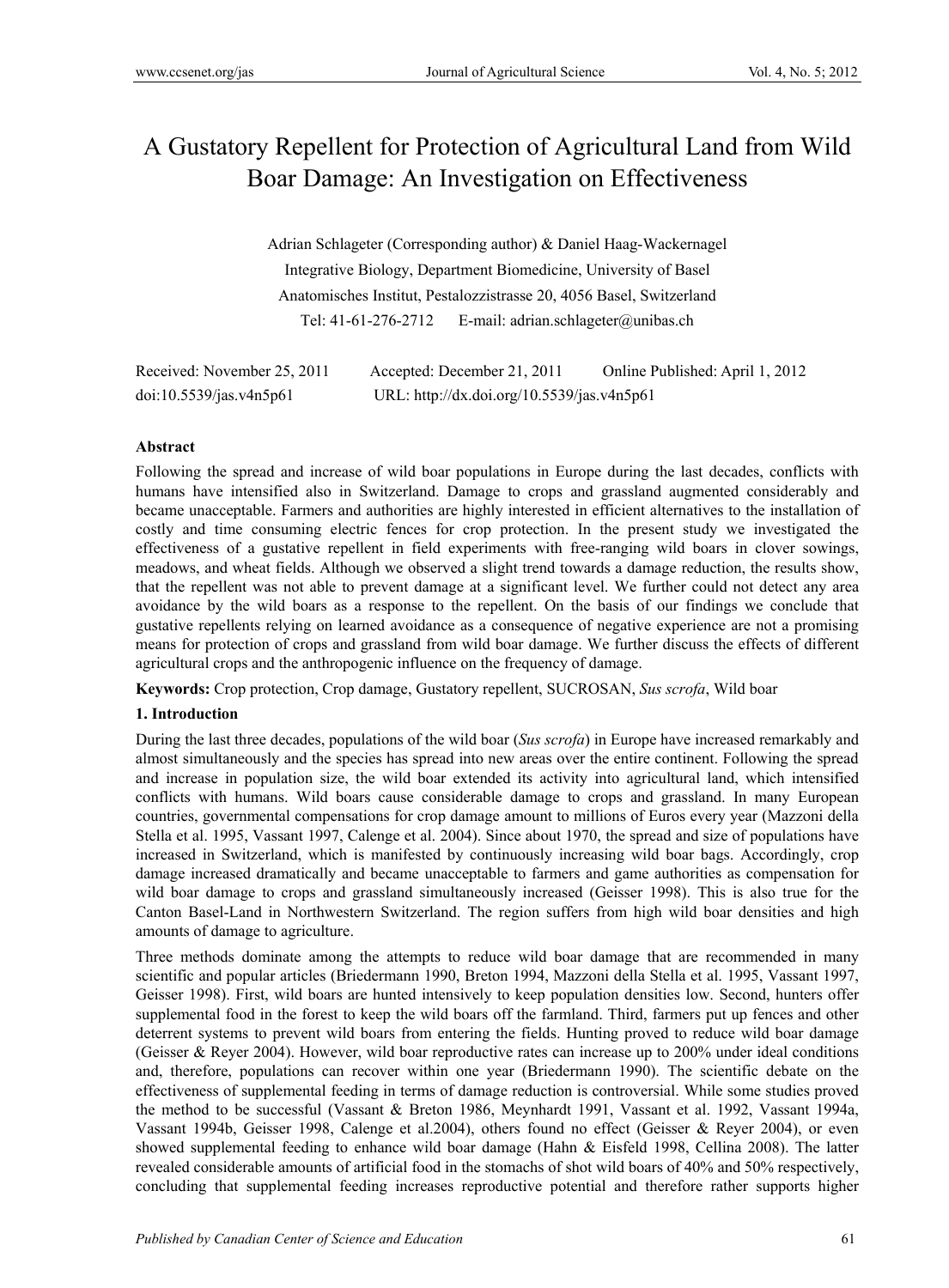populations than reduces damage to crops by a dissuasive effect. In the Canton Basel-Land, supplemental feeding is exclusively practiced to bait wild boars for easier shooting.

Field protection is still essential for damage prevention. Farmers preferably protect vulnerable crops with electrical fences, which have been proven effective in preventing wild boars from entering the fields (Boisaubert et al. 1983, Vassant & Boisaubert 1984). However, electrical fences require regular surveillance to assure maintenance of both fences and batteries, which is costly in terms of time. Additionally, electrical fences are expensive and the government does not provide financial support. In the Canton Basel-Land, reimbursement for fencing costs repeatedly exceeded compensation payments in the past years and was therefore disestablished in 2008. Farmers and authorities are therefore highly interested in efficient alternatives to the expensive and labor-intensive electrical fence. Several deterrents against wild boar have been investigated so far. Methods based on acoustic, gustatory, odor, and optic deterrence have not yielded satisfactory long-term results (Vassant & Boisaubert 1984, Vassant 1994a, Schlageter & Haag-Wackernagel 2011, Schlageter & Haag-Wackernagel 2012). These methods include radios, PIR-activated horns, gas cannons, chemical treatment of corn seeds with several repellents, and solar-powered LED-blinkers. However, various deterrents are commercially available today that claim to be effective in protecting crops from wild boar damage. At present, there is little or no data to support claims of efficacy for the majority of these deterrent systems. Information on successful deterrence of wild boars mainly derives from the manufacturers of the deterrent systems themselves.

Since wild boars become nocturnal in areas where they are hunted, damage to agricultural land is exclusively caused during the night. A gustatory repellent might therefore be a promising alternative to the electric fence, because its deterrence effect does not rely on visibleness. Against this background, gustatory repellents are a promising means for deterring wild boar from agricultural land, not only crops but also meadows and pasture. A deterrent commercially available that particularly claims to deter wild boar is "SUCROSAN®". According to the manufacturer, the effectiveness of the repellent has been proved in an investigation in the field that was conducted by game wardens. However, these results have not been published and the company was not able to provide us with detailed information on the study in question. We therefore conclude this study rather to be an anecdotal report, which does not meet scientific criteria. However, local farmers have tested the repellent on their own and their positive reports have attracted the interest of game authorities of the Canton Basel-Land. In the present study we investigated the gustatory repellent "SUCROSAN®" in field experiments with free-ranging wild boars with respect to the following objectives:

1a) Is the repellent effective in preventing agricultural land from being damaged by wild boars? 1b) Does the distance to the nearest occupied building (e.g. barnyard) have an effect on the frequency of damage events? 1c) Are there differences in effectiveness of the repellent between different cultures? 1d) Does the probability of wild boar damage change with the seasons? 2) Does the time-span between two consecutive damage events prolong conditionally on wild boars having eaten the gustatory repellent pellets?

## **2. Materials and Methods**

## *2.1 Study Area*

The present study was conducted in several areas of the Canton Basel-Land, a region in northwestern Switzerland. Our field experiments took place at 11 experimental plots, which were located in 5 municipal areas (Fig. 1). The Canton Basel-Land is situated in northwestern Switzerland and covers an area of 518km<sup>2</sup>. The topography is hilly and ranges in elevation from 250m to 1170m. The climatic conditions are continental with an average annual precipitation of 750–1300mm. Average temperatures range from 2.1°C in January to 19.6°C in July. Forests cover 42% of the study area, are patchy distributed, and are mostly used for the lumber industry. Agricultural land covers 41% of the area and consists mainly of pasture (50%), cropland (40%), and fruit- and winegrowing (10%). Settlement and traffic infrastructure covers another 16% of the Canton's area. The landscape is characterized by a high structural diversity. Except for the lynx (*Lynx lynx*), natural predators of the wild boar are absent in Northwestern Switzerland.

## *2.2 Repellent*

The gustatory repellent "SUCROSAN®" are food pellets on the basis of wheat and maize with phosphorous acid as the active ingredient (Ph value  $= 2$ ). The detailed composition of the pellets was not communicated by the manufacturer. According to the manufacturer, these pellets should attract wild boars by its odor. Once wild boars have eaten the pellets the phosphorous acid would unfold its flavor. This being a disagreeable experience for the animals would lead to a future avoidance of the area by a learning effect. The gustatory repellent was available in 15 kg-bags. Average weight of one pallet was 1 g giving a quantity of 15'000 pellets per bag. Costs per kilogram was  $\epsilon$  14.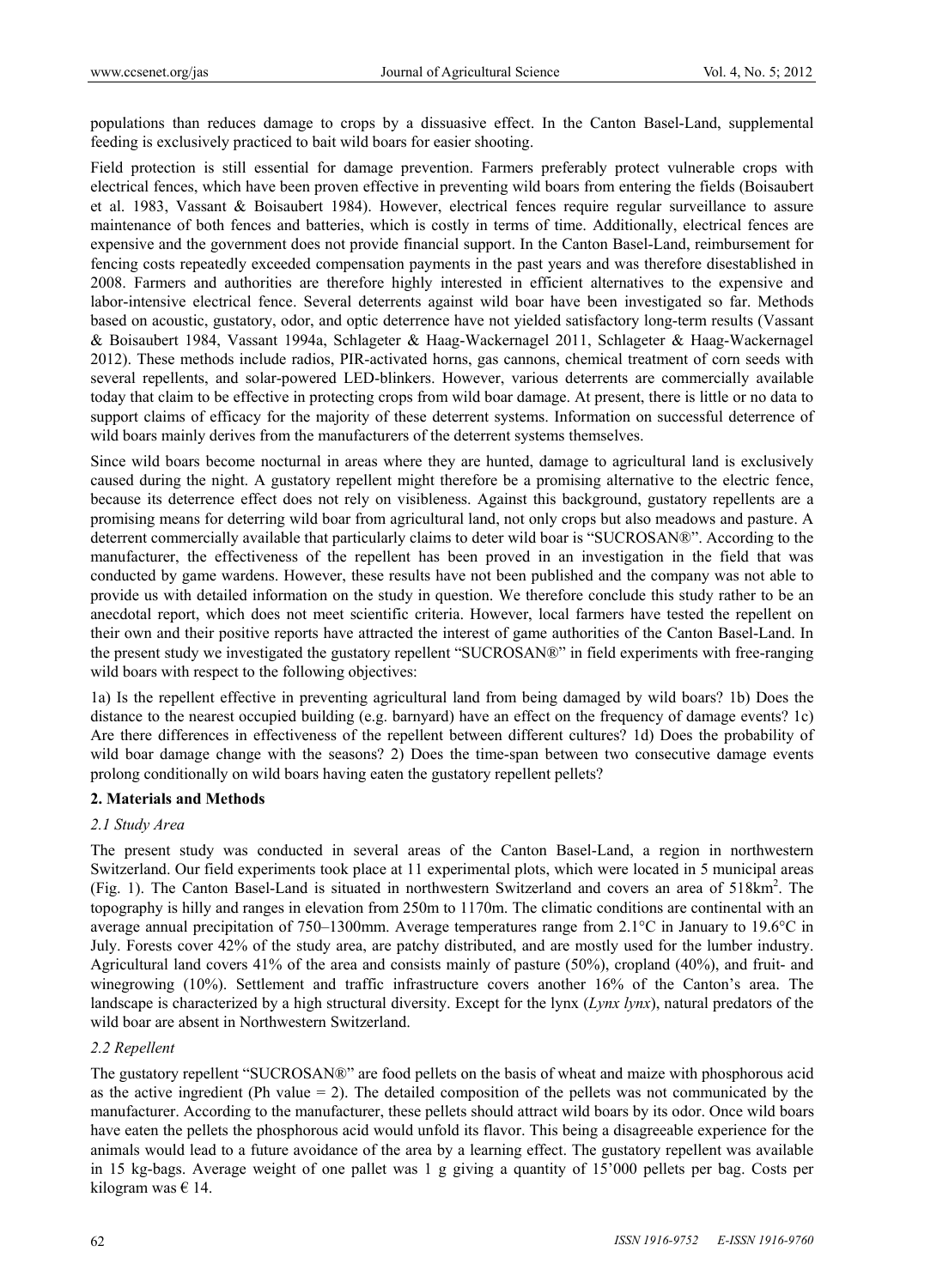## *2.3 Experimental Design*

We performed field experiments in clover sowings, meadows, and wheat-cultures. The experimental plots were selected on the basis of the presence of at least one event of damage by wild boars during a pre-experimental phase of 30 days. In choosing this selection criterion we aimed at a higher chance of repeated damage events during our experiments. The acreage of experimental plots varied between 1700  $m<sup>2</sup>$  and 200 000  $m<sup>2</sup>$ . For each plot we recorded the distance to the nearest barnyard or other occupied building respectively (herein after referred to as barnyard). The duration of each trial on a particular experimental plot was 40 days. During the first 20 days the experimental plot was left untreated. After this initial pretreatment phase the experimental plot was treated with the gustatory repellent for another 20 days. Inspections of the experimental plots were performed every second day. At each inspection, new wild boar damage events were recorded. During the pretreatment phase we only recorded the damage events, during the following treatment phase we also recorded if the gustatory repellent pellets were eaten (removal) by wild boars or not. Pellet removal by wild boars was recorded by detecting tracks. Except for one case where pellets were removed by carrion crows (*Corvus corone corone*), wild boar tracks were clearly detectable in all other cases of pellet removal. According to the manufacturers advice, we treated the experimental plots with a quantity of some 5 pellets per  $m^2$ . Because the gustatory repellent was only weather resistant to a certain degree, we refreshed the treatment every 10 days or immediately after pellet removal by wild boars.

# *2.4 Statistical Analysis*

Objektives 1a) – 1d) were assessed by a generalized linear mixed model (GLMM). The binary indicator variable of a damage event was the dependent variable. The predictors of interest were "treatment" (SUCROSAN Yes/No), "culture", the interaction "treatment–culture", "duration" of the experiment, "season", and the distance to the "barnyard". The coefficient "site" was implemented in the model as a random factor to correct for the dependence of multiple measurements at the same site. Because samples per month were to small we aggregated the months in a two-level factor "season" with spring and summer (March – August) and fall and winter (September – February). Our logistic regression model had a binomial error distribution and as link function we used the logit link. We fitted the model with the *glmer*-function of the Ime4-package (Bates 2005) using the R 2.12.0 software for statistical computing (R Development Core Team 2010). We assessed significance levels of the terms of the model by simulating the a-posteriori distribution with the *sim*-function of the arm-package (Gelman & Hill 2007). We started with a model including all predictors and then gradually removed the non-significant interactions from the model, leaving the main effects within it. We used Bayesian methods to assess parameter estimate uncertainties because this is recommended as the most accurate method for generalized linear mixed models (Bolker et al. 2008). As a consequence we report 95% credible intervals (CrI) instead of confidence intervals or classical p-values. The CrI gives the 95% range of the posterior distribution of the parameter, where the posterior distribution expresses our knowledge of the parameter after having looked at the data.

The influence of the gustatory repellent on the time-span between two consecutive damage events (objective 2) was assessed by a cox proportional hazard model. The dependent variable was the time-span between two damage events or between a damage event and the end of an experiment, the latter being treated as censored observations (i.e. minimal time). All analysis was performed using the R software for statistical computing.

## **3. Results**

An overview of the numbers of damage events, numbers of removal events and the distances for our experimental plots is given in Table1. We recorded damage events in all of our experimental plots. During the pretreatment phase every plot was damaged at least once, whereas during the treatment phase four plots remained without damage. Overall we recorded 24 damage events during the pretreatment phase and 19 damage events during the treatment. Pellet removal occurred in 47.4% of all cases of damage during treatment.

We found a non-significant trend towards a lower frequency of damage events during the treatment phase (GLMM, b=0.032, CrI: -2.549, 0.068). The results of the cox proportional hazard model confirm this finding (Fig. 2). We measured 8 out of 33 time-spans between two consecutive damage events and one out of 10 minimal times respectively where the pellets have been removed by wild. The gustatory repellent had no significant effect on the time-span between two damage events (LRT=1.56,  $df=1$ ,  $p=0.211$ ).

We found a significant positive effect of the distance to the barnyard on the frequency of damage events (GLMM, b=0.019, CrI: 0.0007, 0.011). Wild boars caused more damage when the experimental plot was situated more distant from a barnyard (Fig. 3).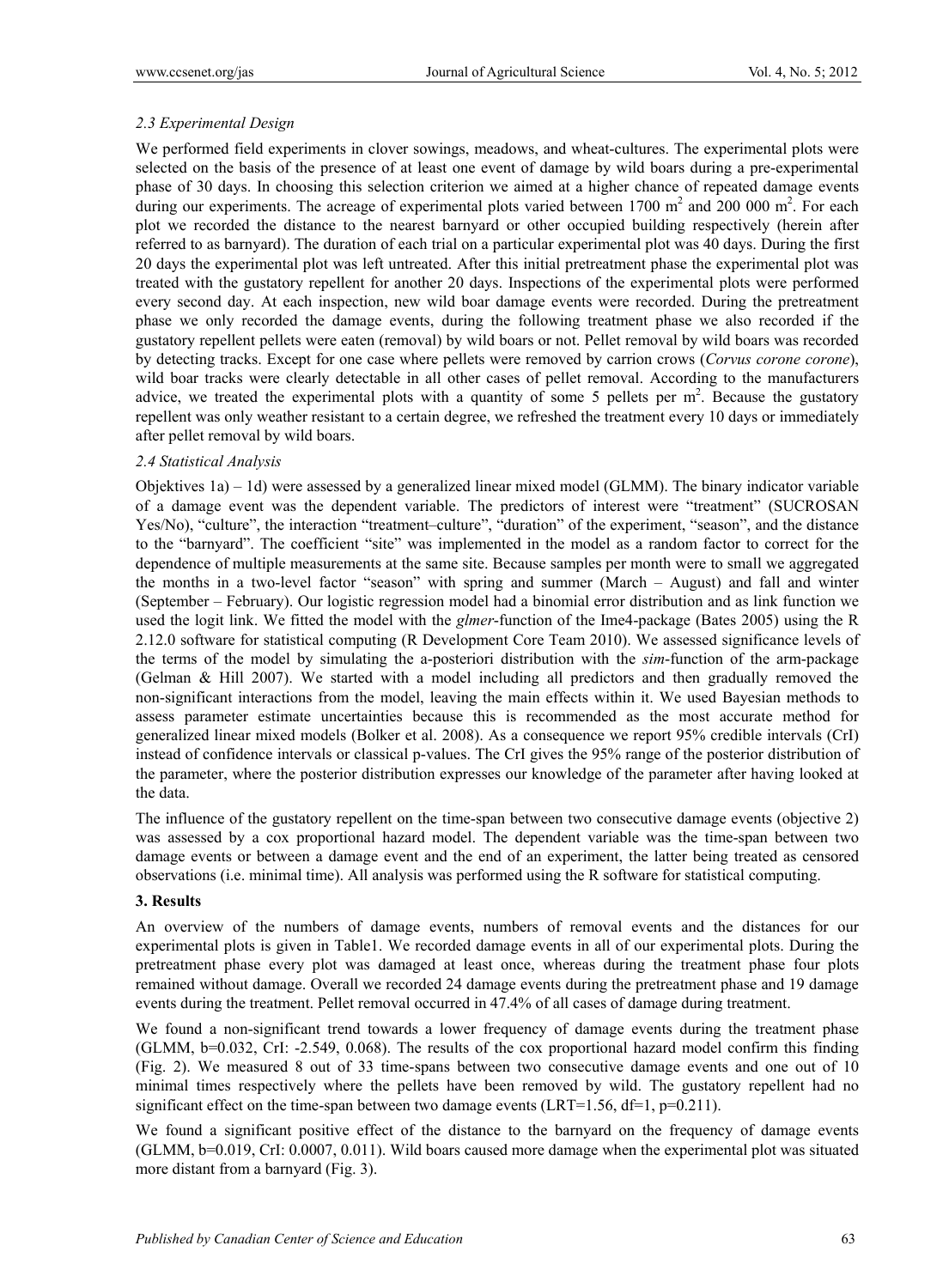There was a trend towards differences in frequency of wild boar damage between the cultures (Fig. 4). The damage frequency was highest in meadows and lowest in clover sowings, though, these differences were not significant (GLMM, b=0.046, CrI: -0.374, 6.469). Moreover, there was no significant difference in effect of the treatment on the frequency of damage events between the cultures.

We further found a positive trend in effect of the duration of the experiment on the frequency of damage events (GLMM, b=0.44, CrI: -0.009, 0.107). Damage frequency augmented with continuing experiment. In contrast, the season did not have an effect on the frequency of damage events.

#### **4. Discussion**

The gustatory repellent investigated in the present study did not have a significant effect on the frequency of damage events, nor did it prologue the time span between two consecutive damage events. According to the manufacturer, the gustatory repellent should work on two different sensory levels, an olfactory and a gustatory level. First, the repellent should allure or attract wild boars by its smell. Second, the pellets should deter wild boars from the treatment area by its acetous taste. A wide range of studies on olfaction in wild boar and other suids confirm the species' excellent sense of smell (Zeuner 1967, Altevogt 1972, Meynhardt 1978, Günterschulze 1979, Briedermann 1990). Based on the fact that olfaction plays a major role in foraging of wild boars, the olfactory attractiveness of the repellent investigated in our study is doubtable since the pellets were eaten in only 47.4% of all cases of damage during treatment.

The effectiveness of chemical deterrents against vertebrates is conditionally confirmed in literature (Jordan Jr. & Richmond 1991, Milunas et al. 1994, el Hani & Conover 1995, Engeman et al. 1995, Belant et al. 1998, Mason 1997, Mason 1998). However, the efficacy of repellents varies strongly, depending on the functionality of the deterrent, the species investigated, and the population densities of target animals. Repellents causing pain are considered more effective than those causing fear or sickness. The pain-causing sensory irritants are most effective when being directly applied to crops. On the other hand, there is no evidence in literature that sensory irritants effect targeted species to abandon areas. Animals usually do not learn to avoid treated foods. Repellents relying on taste are rarely, if ever, effective. Products that claim effectiveness solely because of an acetous taste are doing so in the absence of reliable evidence.

However, we found a slight trend that the gustatory repellent reduced the frequency of damage events. The manufacturer claims that the wild boars should be deterred by the acetous taste of the pellets and, moreover, should avoid the treatment area in the future as a result of a learning effect. We would therefore have expected to find a positive effect of the pellet removal on the time-span between two damage events. Since we could not prove such an effect, we would therefore interpret the result of the GLMM rather to be ascribed to an olfactorythan a gustatory effect. The trend towards a lower frequency of damage events on treated areas we observed may be based on cautious behavior of the wild boars confronted with an odor not used to. This could have been either the odor of the repellent itself or a disturbance caused by our presence during the treatments. In a previous study (Schlageter & Haag-Wackernagel 2012) on the effectiveness of a fear evocating odor repellent we could, however, not show any neophobia or startle responses of wild boars.

The damage frequency was positively correlated with the distance of the experimental plot to the barnyard. This is in line with previous studies, which have revealed that wild boar damage is negatively correlated with the grade of anthropogenic influence (e.g. Schley et al. 2008). We think that the distance to the nearest occupied building (i.e. barnyard) was an accurate measure for remoteness of an experimental plot from human activity in the present study. Damage frequency was highest in meadows (trend: Fig. 3). This is in line with other studies that showed grassland to be damaged at higher proportions than cereal crops and other seasonal cultures (Schley 2000, Schley *et* al. 2008). Our result also corresponds with the yearly damage statistics of the hunting and fishing agency of the Canton Basel-Land, which amounts damage to grassland at approximately 50% of all damage caused by wild boars (unpubl. data).

## **5. Conclusion**

We could show that the gustatory repellent "SUCROSAN®" was ineffective in reducing damage to the experimental plots, regardless of the culture that was treated. The weak trend of lower frequency of damage events we observed during treatment could not be explained by any gustative repellency of the deterrent since the time-span between two consecutive damage events did not prolong during treatment compared to the pretreatment phase. We rather ascribe this trend to a general cautious behavior of the wild boars facing an unknown odor, which could have been either the odor of the gustatory repellent itself or the odor of the first author. However, the effect was small and not significant. We therefore conclude the gustatory repellent to be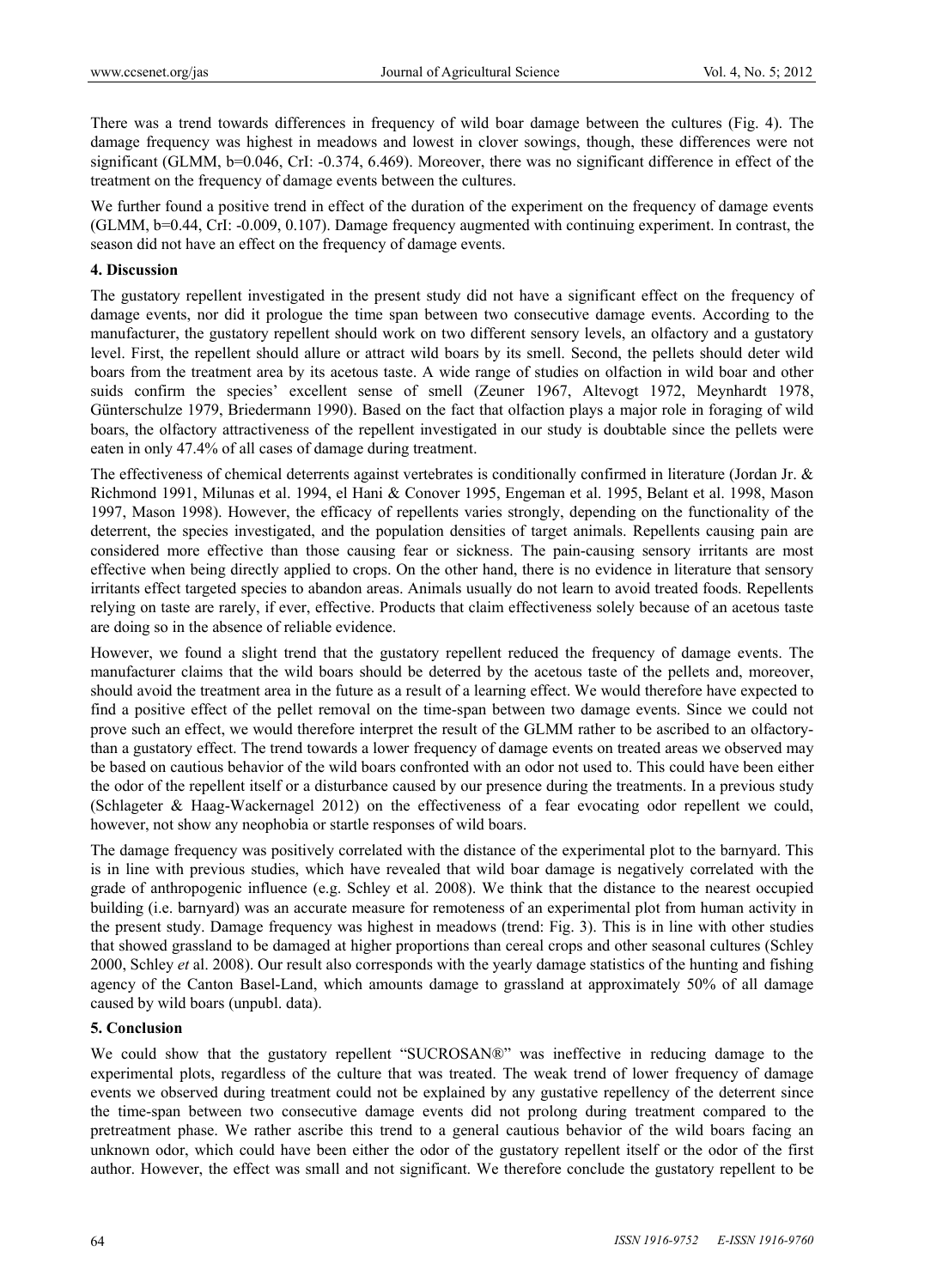inefficient in deterring wild boars from agricultural areas. Taking further into account that the repellent is very costly, we clearly advise against the use of this product.

In the Canton Basel-Land, farmers receive compensation for wildlife damage only if their fields were adequately protected. We recommend that farmers should not be encouraged to use any deterrent systems other than electric fences, which have been proven effective in protecting crops. On the basis of the present study, we suggest that compensation payment policies should not be changed for the present.

Yet, the problem of wild boar damage to agriculture is far from being solved and, therefore, more effort in developing new repellents is needed. Wild boar populations will recover from losses by hunting within a short time also in the future. Thus, field protection will remain essential and the need for inexpensive alternative deterrents will last.

#### **Acknowledgments**

The present study was funded by the Volkswirtschafts- und Sanitätsdirektion of Basel-Land, the Federal Office for the Environment (FOEN), and the Freiwillige Akademische Gesellschaft (FAG). I. Bloch and D. Zopfi, head and deputy of the department Veterinär-, Jagd- und Fischereiwesen provided the gustative repellent and brought us into contact with farmers that recently suffered wild boar damage. A. Ochsenbein gave technical support and valuable input for the field experiments. We thank the farmers at our study sites for readily letting us perform our experiments on their land. F. Korner-Nievergelt calculated the GLMM and the cox proportional hazard model.

#### **References**

Altevogt, R. (1972). Zur Verhaltensökologie der Trüffelschweine des Perigords (AW-Frankreich). *Wissenschaftliche Zeitschrift der Humboldt-Universität zu Berlin. Reihe Mathematik/Naturwissenschaften XXY*, *4*, 407–410.

Authors. Date. Evaluation of an odor repellent for protecting crops from wild boar damage. *in prep.*

Bates, D. (2005). Fitting linear mixed models in R – using the lme4 package. *R News – The Newsletter of the R Project*, *5*, 27–30.

Belant, J. L., Seamans, T. W., & Tyson, L. A. (1998). Predator urines as chemical barriers to white-tailed deer. *Proceedings 18th Vertebrate Pest Conference*, *18*, 359–362.

Boisaubert, B., Bouldoire, J. L., & Vassant, J. (1983). Bilan de cinq années d'expérimentation de protection des cultures par clôtures électriques dans le département de la Haut-Marne. *Bulletin Mensuel de l'Office National de la Chasse*, *68*, 15–26.

Bolker, B. M., Brooks, M. E., Clark, C. J., Geange, S. W., Poulsen, J. R., Stevens, H. H., & White, J.-S. (2008). Generalized linear mixed models: a practical guide for ecology and evolution. *Trends in Ecology and Evolution, 24*, 127–135. http://dx.doi.org/10.1016/j.tree.2008.10.008

Breton, D. (1994). La limitation des dégâts de sanglier par la pose de clôtures électriques dans le département de la Haute-Marne. *Bulletin Mensuel de l'Office National de la Chasse*, *191*, (Numéro special). 96–100.

Briedermann, L. (1990). *Schwarzwild*. (3rd ed.). Berlin: VFB Deutscher Landwirtschafts-Verlag.

Calenge, C., Meillard, D., Fournier, P., & Fouque, C. (2004). Efficiency of spreading maize in the garrigues to reduce wild boar (Sus scrofa) damage to Mediterranean vineyards. *European Journal of Wildlife Research*, *50*, 112–120. http://dx.doi.org/10.1007/s10344-004-0047-y

Cellina, S. (2008). Effects of supplemental feeding on the body condition and reproductive state of wild boar Sus scrofa in Luxembourg. Dissertation, University of Sussex, Brighton, UK.

El Hani, A., & Conover, M. R. (1995). Comparative Analysis of Deer Repellents. Pages 147–155 *in* Repellents in Wildlife Management Conference Proceedings, 8–10 August 1995, Denver, Colorado, USA.

Engeman, R. M., Campbell, D. L., Nolte, D., & Witmer, G. (1995). Some recent research results on non-lethal means for reducing animal damage to reforestation projects in the western United States. *Proceedings of the 10th Australian Vertebrate Pest Control Conference*, *10*, 150–154.

Geisser, H. (1998). The wild boar (Sus scrofa) in the Thurgau (northeastern Switzerland): Population status, damages and the influence of supplementary feeding on damage frequency. *Gibier Fane Sauvage - Game and Wildlife*, *15* (Special Number Pts 2 and 3), 547–554.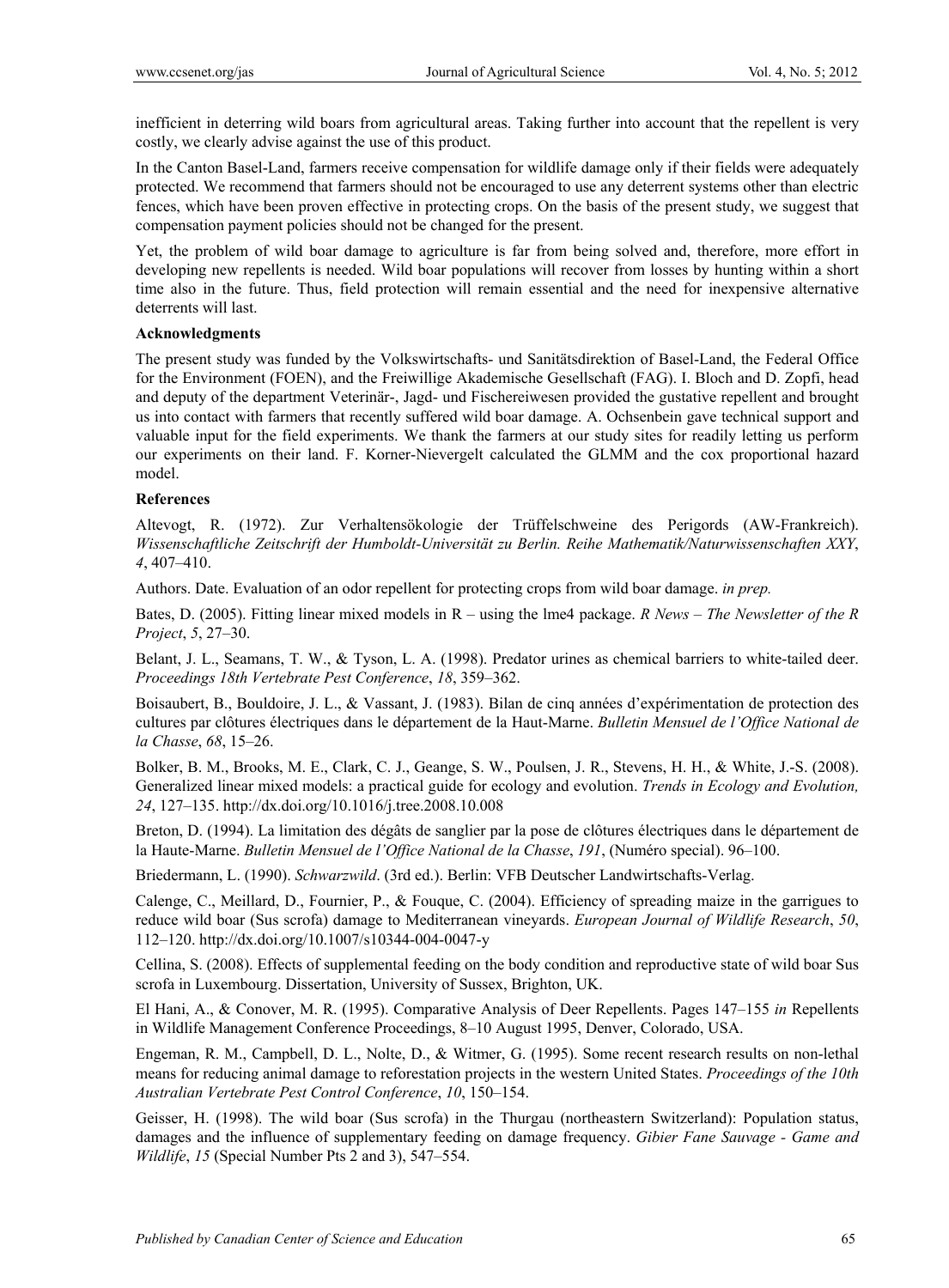Geisser, H., & Reyer, H-U. (2004). Efficacy of hunting, feeding, and fencing to reduce crop damage by wild boars. *Journal of Wildlife Management*, *68*, 939–946.

http://www.bioone.org/doi/abs/10.2193/0022-541X%282004%29068%5B0939%3AEOHFAF%5D2.0.CO%3B2

Gelman, A., & Hill, J. (2007). *Data analysis using regression and multilevel/hierarchical models*. Cambridge: Cambridge University Press. http://dx.doi.org/10.2277/052168689X

Günterschulze, J. (1979). Studien zur Kenntnis der Regio olfactoria von Wild- und Hausschwein. *Zoologischer Anzeiger, Jena*, *202* (3/4), 256–279.

Hahn, N., & Eisfeld, D. (1998). Diet and habitat use of wild boar (Sus scrofa) in SW-Germany. *Gibier Faune Sauvage, 15*, 595–606.

Jordan, D. M., & Richmond, M. E. (1991). Effectiveness of a vertical 3-wire electric fence modified with attractants or repellents as a deer exclosure. *Proceedings of the Eastern Wildlife Damage Control Conference*, *5*, 44–47.

Mason, J. R. (1997). *Repellents in Wildlife Management*. (447 pp.). Ft. Collins, CO: Colorado State University Press.

Mason, J. R. (1998). Mammal repellents: Options and considerations for development. *Proceedings of Vertebrate Pest Conference*, *18*, 325–329.

Mazzoni della Stella, R., Calovi, F., & Burrini, L. (1995). The wild boar management in a province of Central Italy. *IBEX Journal of Mountain Ecology*, *3*, 188–191.

Meynhardt, H. (1978). *Schwarzwildreport*. Leipzig, Germany: Neumann-Verlag.

Meynhardt, H. (1991). Schwarzwild-Bibliothek 4. *Wildversorgung, Trophäen und Schadensverhütung*. Melsungen, Germany: Verlag Neumann-Neudamm.

Milunas, M. C., Rhoads, A. F., & Mason J. R. (1994). Effectiveness of odour repellents for protecting ornamental shrubs from browsing by white-tailed deer. *Crop Protection*, *13*, 393–397. http://dx.doi.org/10.1016/0261-2194%2894%2990056-6

R Development Core Team. (2010). *R: a language and environment for statistical computing*. Vienna, Austria: R Foundation for Statistical Computing.

Schlageter, A., & Haag-Wackernagel, D. (2011). Effectiveness of solar blinkers as a means of crop protection from wild boar damage. *Crop Protection*, *30*, 1216–1222. http://dx.doi.org/10.1016/j.cropro.2011.05.008

Schlageter, A., & Haag-Wackernagel, D. (2012). Evaluation of an odor repellent for protecting crops from wild boar damage. *Journal of Pest Science*. DOI: 10.1007/s10340-012-0415-4

Schley, L. (2000). *The badger Meles meles and the wild boar Sus scrofa: distribution and damage to agricultural crops in Luxembourg*. Brighton, UK: University of Sussex.

Schley, L., Dufrêne, M., Krier, A., & Frantz, A. C. (2008). Patterns of crop damage by wild boar (Sus scrofa) in Luxembourg over a 10-year period. *European Journal of Wildlife Research*, *54*, 589–599. http://dx.doi.org/10.1007%2Fs10344-008-0183-x

Vassant, J., & Boisaubert, B. (1984). Bilan des expérimentations enterprises en Haut-Marne pour réduire les dégâts de sanglier (Sus scrofa) à l'encontre des cultures agrucoles. Smposium International sur le sanglier (International Wild boar symposium). F. Spitz, and D. Pépin, technical coordinators. Toulouse, France, pp. 187–199.

Vassant, J., & Breton, D. (1986). Essai de reduction des dégâts de sangliers (Sus scrofa) sur blé (Triticum sativum) au stade laiteux par distribution de maïs (Zea mais) en forêt. *Gibier Faune Sauvage*, *3*, 83–95.

Vassant, J. (1994a). Les techniques de prévention des dégâts de sanglier. *Bulletin Mensuel de l'Office National de la Chasse*, *191*, 90–93.

Vassant, J. (1994b). L'agrainage dissuasif: résultats d'expériences. *Bulletin Mensuel de l'Office National de la Chasse*, *191*, 101–105.

Vassant, J. (1997). Le sanglier en France: ces quinze dernières années. *Bulletin Mensuel de l'Office National de la Chasse*, *225*, 32–35.

Zeuner, F. E. (1967). *Geschichte der Haustiere*. Munich, Germany: BLV-Verlag.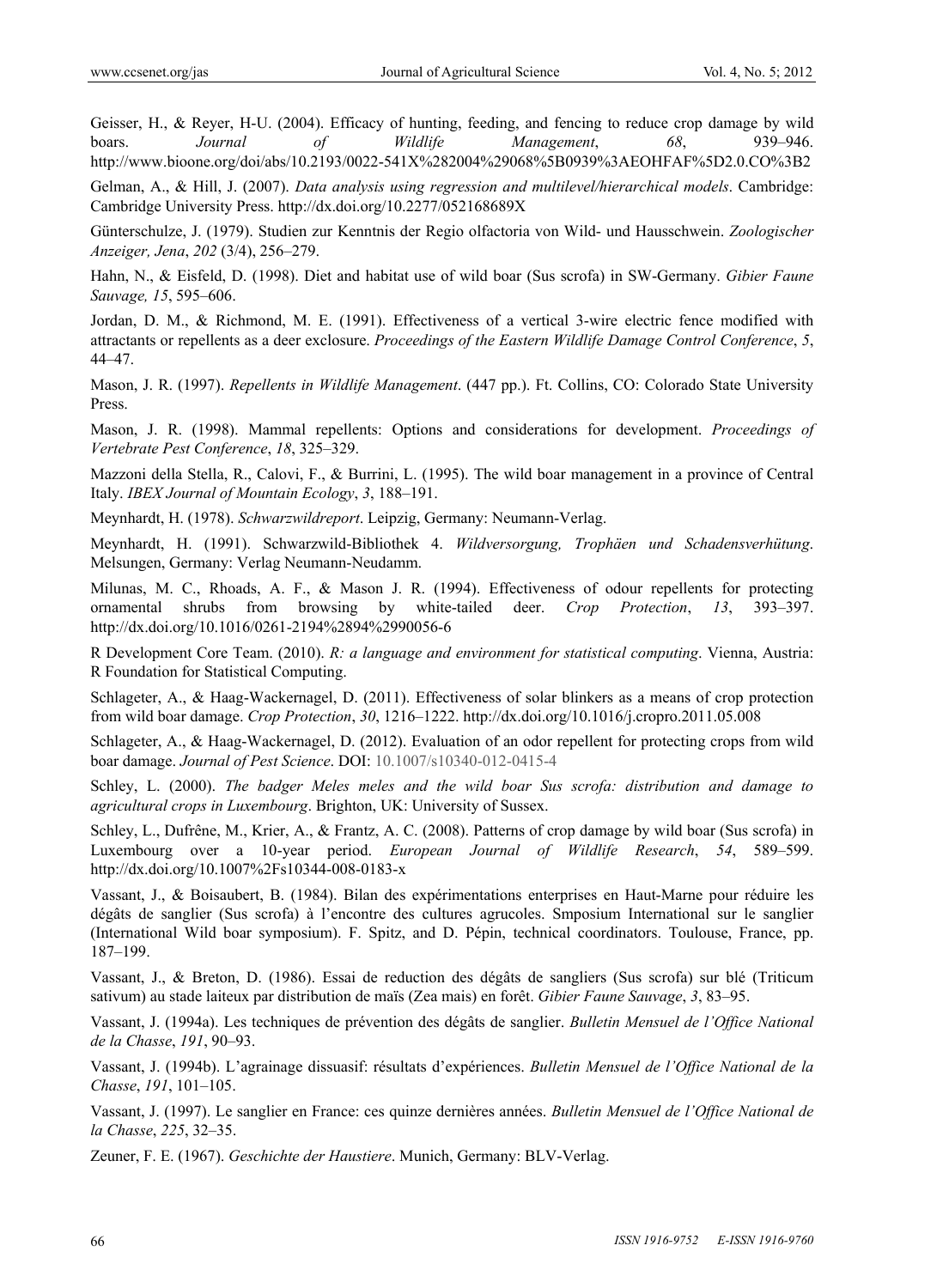| <b>Culture</b>           |                  | <b>Clover</b>  |                | <b>Meadow</b> |                    |     |          |     |          | Wheat |     |     |
|--------------------------|------------------|----------------|----------------|---------------|--------------------|-----|----------|-----|----------|-------|-----|-----|
| <b>Experimental Plot</b> |                  | C <sub>1</sub> | C <sub>2</sub> | M1            | $\bf M2$           | M3  | M4       | M5  | M6       | М7    | M8  | W1  |
| Damage                   | Pretreatment     | 4              | 2              |               |                    |     |          |     |          |       | 6   |     |
|                          | <b>Treatment</b> | 4              | 2              | $\theta$      | $\left( 0 \right)$ |     | $\theta$ |     | $\theta$ | 6     | 2   | 3   |
|                          | (Removal)        | (3)            | (2)            | (0)           | (0)                | (0) | (0)      | (0) | (0)      | (2)   | (0) | (2) |
| <b>Distance</b>          | <b>Barnyard</b>  | 530            | 800            | 125           | 170                | 170 | 350      | 230 | 440      | 375   | 400 | 600 |
|                          | Forest           | 100            | 25             | 10            | 10                 | 20  | 5        | 10  | 10       |       |     |     |

Table 1. Numbers of damage events during pre-treatment, and treatment (including pellet removal events) and distances [m] to the Barnyard and the forest for each experimental plot



Figure 1. Location of the study sites. Grey: Canton Basel-Land, Switzerland. A = Blauen (5 experimental plots),  $B =$  Arisdorf (1 plot),  $C =$  Lampenberg (2 plots),  $D =$  Bennwil (1 plot),  $E =$  Eptingen (2 plots)



Figure 2. Time-span between two consecutive damage events for the pretreatment phase and the treatment phase